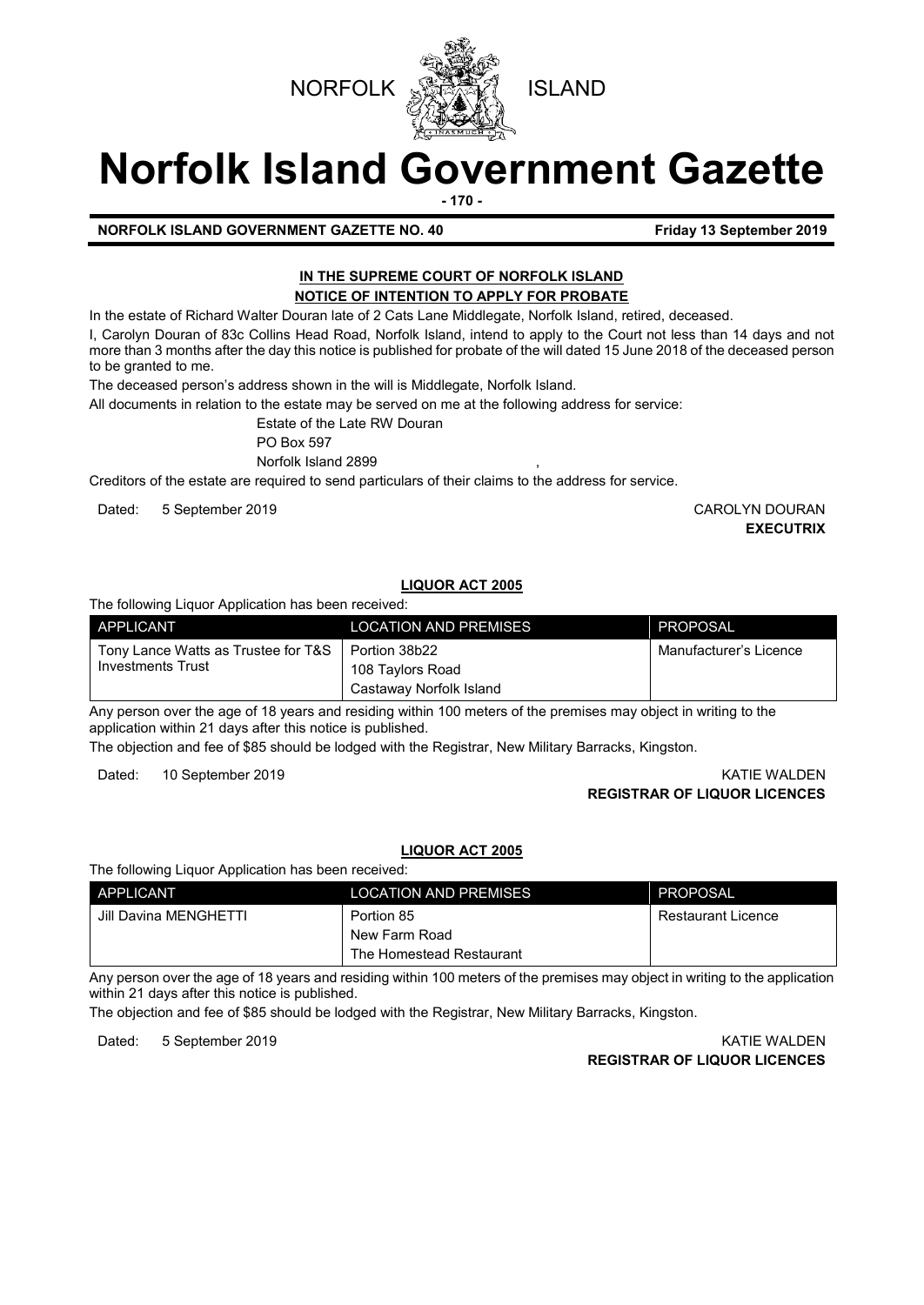# **NORFOLK ISLAND GOVERNMENT GAZETTE NO. 40 Friday 13 September 2019**

# **PASTURAGE AND ENCLOSURE ACT 1949 (NI) REGULATION 5**

I, Lotta Jackson, General Manager of Norfolk Island Regional Council, direct the owners of stock depastured under the *Pasturage and Enclosure Act 1949* (NI)*,* to muster stock for drenching at one of the following places between 7am and 3pm on the dates indicated below for that area. Dates are subject to change depending on the weather. Any variation of dates will be notified over the local radio.

| <b>Stock Found in the Following areas</b>                                                                                                                                                | <b>Muster Place</b>                    | <b>Muster Dates</b>                        |
|------------------------------------------------------------------------------------------------------------------------------------------------------------------------------------------|----------------------------------------|--------------------------------------------|
| Cockpit<br><b>Burnt Pine</b><br>New Cascade Road<br>J.E. Road<br><b>Red Road</b><br>Cascade                                                                                              | Cascade Yards                          | Monday<br>16 September 2019                |
| Kingston<br>Store Road<br>Middlegate<br>Rooty Hill Road<br><b>Cutters Corn</b><br><b>Bloody Bridge</b><br><b>Bumboras</b><br>Peters Highway<br>New Farm Road<br>Longridge<br>Rocky Point | Pound Paddock, Kingston                | Monday/Tuesday<br>16 and 17 September 2019 |
| Anson Bay Road<br>Duncombe Bay Road<br>Kingfisher Paddock                                                                                                                                | Kingfisher Paddock Yards, Anson<br>Bay | Thursday<br>19 September 2019              |
| <b>Ball Bay</b><br><b>Bucks Point</b><br><b>Steels Point</b>                                                                                                                             | Pound Paddock, Kingston                | Friday<br>20 September 2019                |
| Mt Pitt Road<br><b>Mission Road</b><br>Headstone Road<br>Douglas Drive                                                                                                                   | <b>Mission Pool Yards</b>              | Monday<br>23 September 2019                |

Cattle owners are required to attend in person, at the appropriate muster place to muster and drench stock. Cattle owners may appoint an agent to attend the muster on their behalf, at the appropriate muster place(s) provided any such appointment is in writing and handed to the Inspector of Brands and Marks prior to muster. Failure to attend muster or failure to submit the written appointment of an agent will result in that cattle owner being ineligible to be granted pasturage rights for the next 12-month period beginning April 2020, in accordance with the approved *Depasturing Cattle Policy.* It should be further noted that an approved right of pasturage must exist in respect of calves over the age of 6 months, which are expected to be depastured on common land.

Dated: 20 August 2019 LOTTA JACKSON

**GENERAL MANAGER**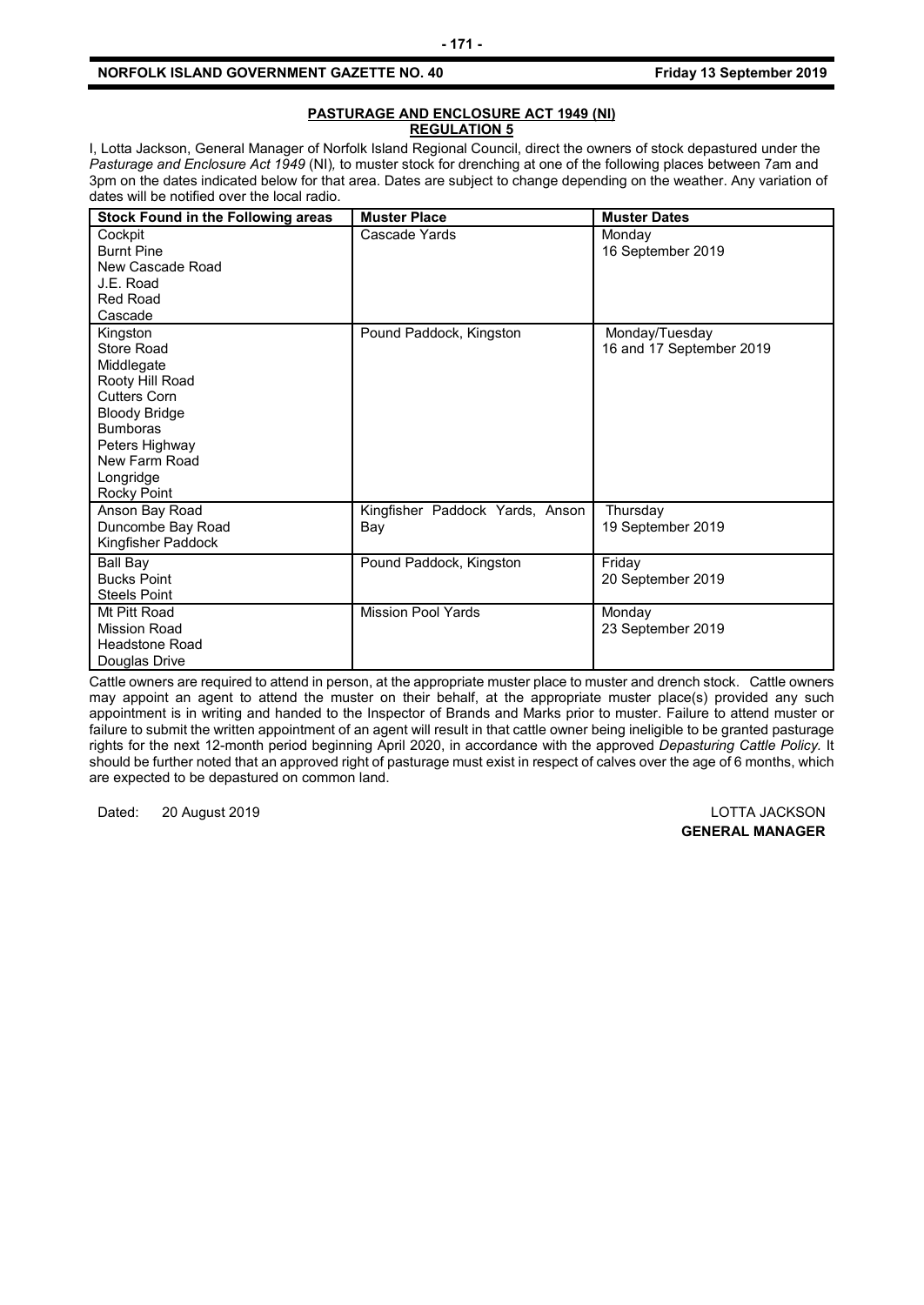# **NORFOLK ISLAND GOVERNMENT GAZETTE NO. 40 Friday 13 September 2019**

# **PLANNING ACT 2002 (NI) – SECTION 48 NOTICE**

The following Development Applications for permissible (with consent) use or development of land have been determined under the *Planning Act 2002* (NI).

| <b>DA Number</b> | Applicant                                                        | Location                                                        | <b>Proposed Use</b><br>and/or Development                                                                                     | <b>Decision</b>                                            |
|------------------|------------------------------------------------------------------|-----------------------------------------------------------------|-------------------------------------------------------------------------------------------------------------------------------|------------------------------------------------------------|
| DA.BA 14/2019    | Duncan and Gaewyn<br>Evans<br>PO Box 478, Norfolk<br>Island 2899 | Portion 57d4, 158c<br>Collins Head Road,<br>Norfolk Island 2899 | Residence - Dual<br>Occupancy:<br>Construct one<br>additional dwelling                                                        | Approved, 6<br>September 2019,<br>subject to<br>conditions |
| DA.BA 15/2019    | R N Boler.<br>PO Box 966, Norfolk<br>Island 2899                 | Portion 35f6.<br>20 Ferny Lane, Norfolk<br>Island 2899          | Carport – Ancillary to<br>existing Residence -<br><b>Dwelling House:</b><br>(Encroaching into<br>minimum boundary<br>setback) | Approved, 6<br>September 2019,<br>subject to<br>conditions |

#### **Public Inspection**

The Notice of Decision and accompanying documents for these approvals may be inspected, free of charge, during business hours at the Planning Office of the Norfolk Island Regional Council, New Military Barracks, Kingston.

#### **Reviewable Decisions**

Decisions made in relation to development applications are reviewable decisions within the meaning of subsection 78(1) of the *Planning Act 2002* (NI). The applicant or any person who made a written public submission about the development application has the right to apply to the Administrative Review Tribunal or the Administrative Appeals Tribunal for review of a decision on a development application. An application for a review must be lodged within 28 days of the date the decision was given.

Dated: 5 September 2019 JODIE BROWN

# **SENIOR STRATEGIC PLANNER**

# **PLANNING ACT 2002 (NI) – SUBSECTION 43(1) NOTICE DEVELOPMENT APPLICATION**

| 1.         | <b>Development Application No.:</b> | DA.BA 26/2019                                                                                                                                           |
|------------|-------------------------------------|---------------------------------------------------------------------------------------------------------------------------------------------------------|
| Applicant: |                                     | Noble Property Trust                                                                                                                                    |
|            |                                     | PO Box 1130, Coolum QLD 4573                                                                                                                            |
|            | Location:                           | Portion(s) Lot: 198 Sec: 2 Por: 47c4 Sh: 8, 30 Martins Road NORFOLK<br><b>ISLAND 2899</b>                                                               |
|            | Proposed Development:               | Change of Use: to Residence - Dwelling House and Residence<br>Accommodation Unit; and construction of one Residence – Accommodation<br>Unit and Signage |
| Zone:      |                                     | <b>Rural Residential</b>                                                                                                                                |
|            | Category:                           | Permissible (with consent)                                                                                                                              |

# **Public Exhibition**

This Development Application may be inspected, during business hours, at the Planning Office at the Norfolk Island Regional Council, New Military Barracks, Kingston.

#### **Submission**

Any person may, during the period between Monday 9 September 2019 and Monday 23 September 2019, make written submissions to the General Manager about this Development Application. All submissions must state the relevant Development Application number. All submissions must be signed by at least one person making the submission. If a submission objects to the proposed development, the grounds for objections must be specified in the submission.

#### **Reviewable decisions**

Decisions made on this Development Application under the *Planning Act 2002* (NI) are reviewable decisions within the meaning of subsection 78(1) of the Act.

Dated: 3 September 2019 JODIE BROWN

**SENIOR STRATEGIC PLANNER**